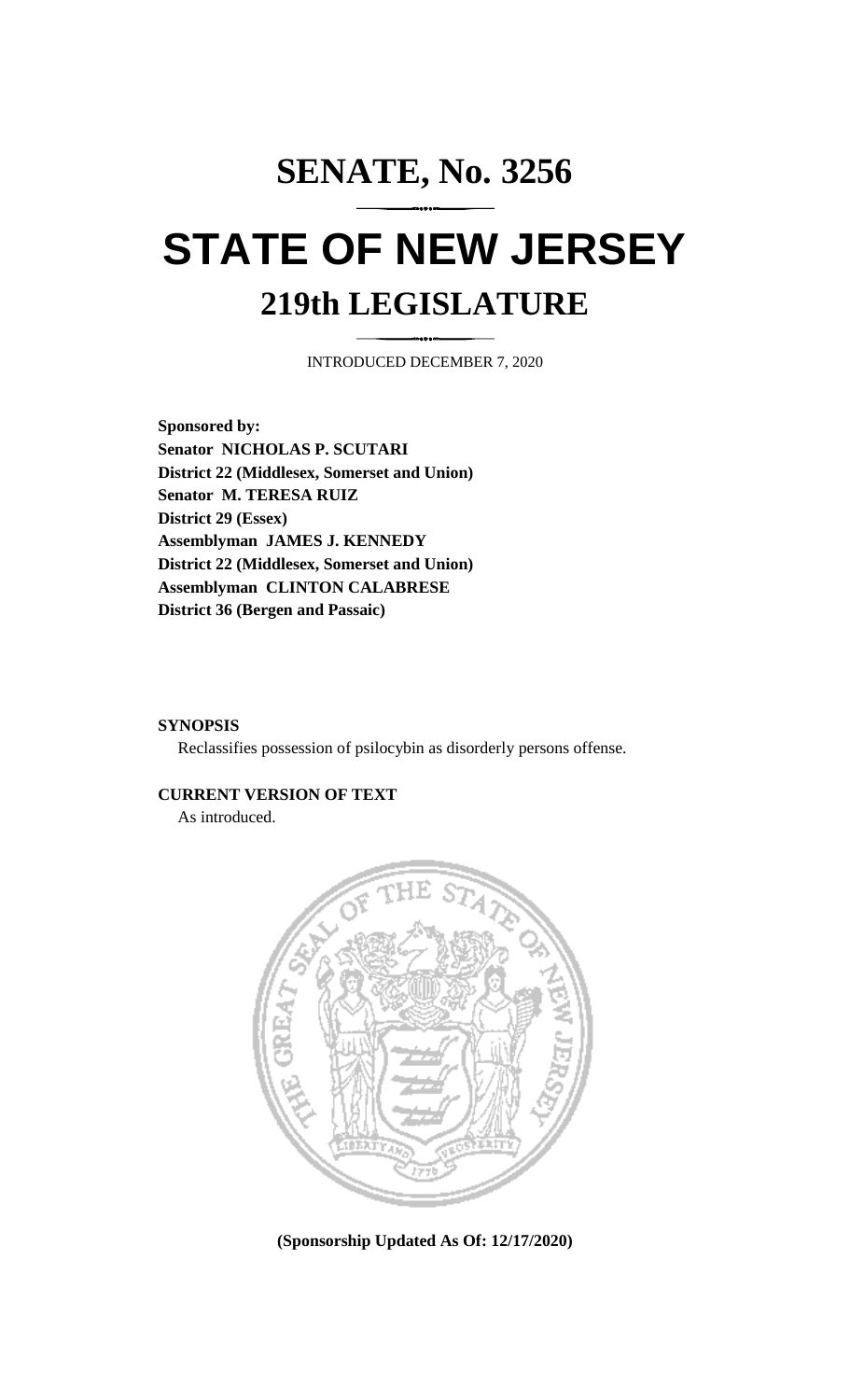**AN ACT** concerning psilocybin and amending N.J.S.2C:35-10. **BE IT ENACTED** *by the Senate and General Assembly of the State of New Jersey:* 1. N.J.S.2C:35-10 is amended to read as follows: 2C:35-10. Possession, Use or Being Under the Influence, or Failure to Make Lawful Disposition. a. It is unlawful for any person, knowingly or purposely, to obtain, or to possess, actually or constructively, a controlled dangerous substance or controlled substance analog, unless the substance was obtained directly, or pursuant to a valid prescription or order form from a practitioner, while acting in the course of his professional practice, or except as otherwise authorized by P.L.1970, c.226 (C.24:21-1 et seq.). Any person who violates this section with respect to: (1) A controlled dangerous substance, or its analog, classified in Schedule I, II, III or IV other than those specifically covered in this section, is guilty of a crime of the third degree except that, notwithstanding the provisions of subsection b. of N.J.S.2C:43-3, a fine of up to \$35,000.00 may be imposed; (2) Any controlled dangerous substance, or its analog, classified in Schedule V, is guilty of a crime of the fourth degree except that, notwithstanding the provisions of subsection b. of N.J.S.2C:43-3, a fine of up to \$15,000.00 may be imposed; (3) Possession of more than 50 grams of marijuana, including any adulterants or dilutants, or more than five grams of hashish is guilty of a crime of the fourth degree, except that, notwithstanding the provisions of subsection b. of N.J.S.2C:43-3, a fine of up to \$25,000.00 may be imposed; **[**or**]** (4) Possession of 50 grams or less of marijuana, including any adulterants or dilutants, or five grams or less of hashish is a disorderly person or (5) Possession of one ounce or less of psilocybin is a disorderly persons offense. Any person who commits any offense defined in this section while on any property used for school purposes which is owned by or leased to any elementary or secondary school or school board, or within 1,000 feet of any such school property or a school bus, or while on any school bus, and who is not sentenced to a term of imprisonment, shall, in addition to any other sentence which the court may impose, be required to perform not less than 100 hours of community service. b. Any person who uses or who is under the influence of any controlled dangerous substance, or its analog, for a purpose other

**EXPLANATION – Matter enclosed in bold-faced brackets [thus] in the above bill is not enacted and is intended to be omitted in the law.**

**Matter underlined thus is new matter.**